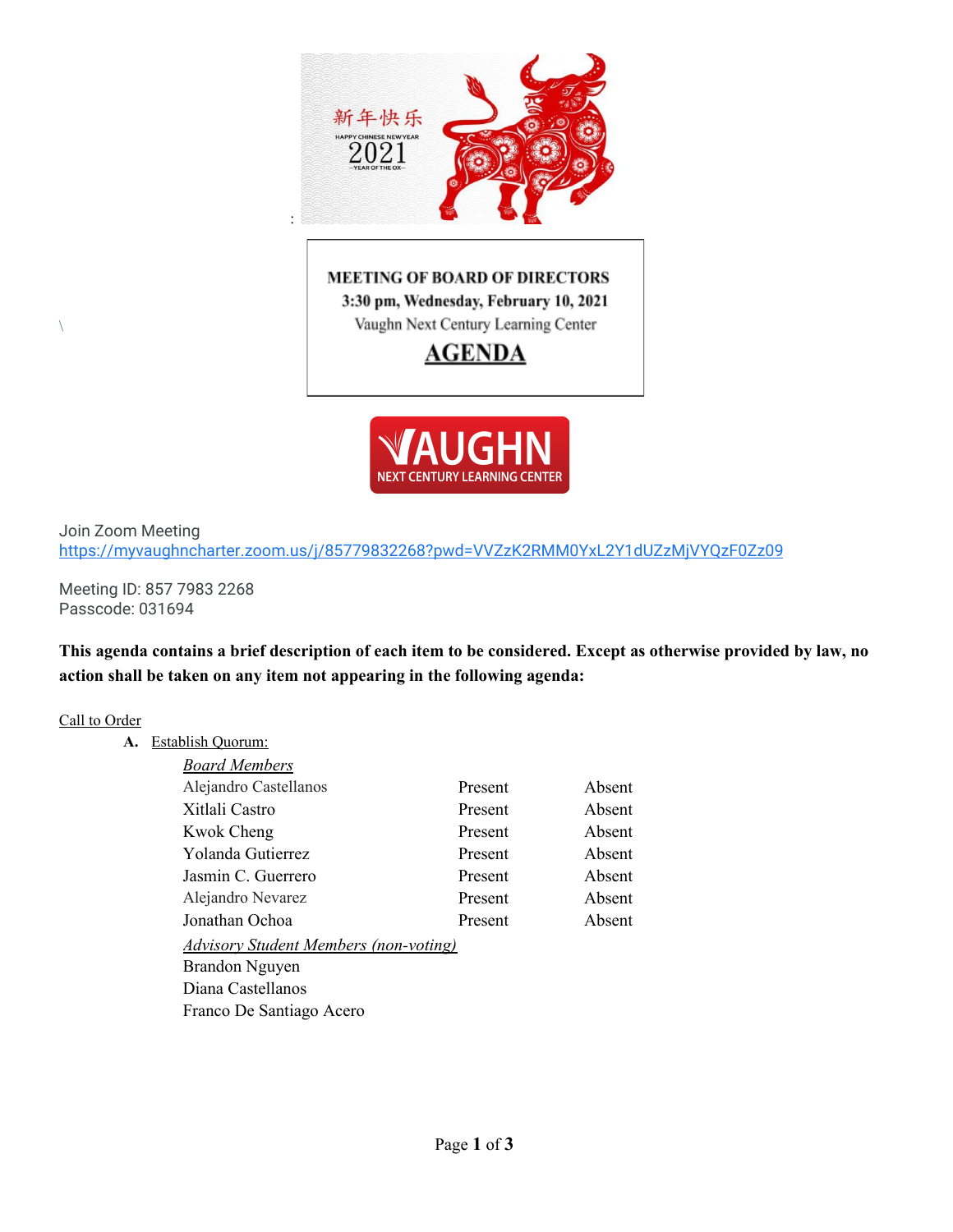## **Public Comments:**

Approval of Minutes: The board is to review and approve the minutes from the January 13, 2021 board meeting. **Governance (20 mins)**

| A <sub>1</sub> | <b>Board of Directors - The Board will discuss membership and</b><br>efforts to recruit new Board members to fill two vacant positions,<br>with a focus in recruiting parent member(s). | Information<br>Item | Tally Count |
|----------------|-----------------------------------------------------------------------------------------------------------------------------------------------------------------------------------------|---------------------|-------------|
|----------------|-----------------------------------------------------------------------------------------------------------------------------------------------------------------------------------------|---------------------|-------------|

## **Business and Operations (60 mins)**

| B1             | Fiscal Matter, Cathay Bank Partners- The Board will meet our<br>new Cathay Bank partners as they discuss interest revenue earnings,<br>possible merchant relationship and answer board members'<br>questions regarding transition to Cathay Bank.                                                                                                                                                  | Informational<br>Item |
|----------------|----------------------------------------------------------------------------------------------------------------------------------------------------------------------------------------------------------------------------------------------------------------------------------------------------------------------------------------------------------------------------------------------------|-----------------------|
| B2             | Fiscal Matter, 2020-21 Budget Development - The Board will<br>continue to discuss needs assessment to be conducted by its Policy<br>Committees.                                                                                                                                                                                                                                                    | Informational<br>Item |
| B <sub>3</sub> | Approval of stipend for "Hard to Fill Subject" positions-The<br>Board will review and discuss a proposal to offer a stipend to<br>individuals hired in the hard-to-fill subject areas of Math, Science,<br>and Special Education. The \$5,000 stipend will be paid over a<br>three-year period and offered to new teachers hired in these subject<br>areas until positions are no longer impacted. | <b>Action</b> Item    |

# **Curriculum and Instruction (60 minutes)**

| C <sub>1</sub> | <b>School Reopening Update-</b> The Board will receive the latest<br>developments on the school reopening plans.                                                               | Informational<br>Item |  |
|----------------|--------------------------------------------------------------------------------------------------------------------------------------------------------------------------------|-----------------------|--|
| C <sub>2</sub> | <b>LCAP Development update-</b> The Board will receive information<br>regarding planning for the 2021-2022 LCAP development including<br>stakeholder engagement opportunities. | Informational<br>Item |  |